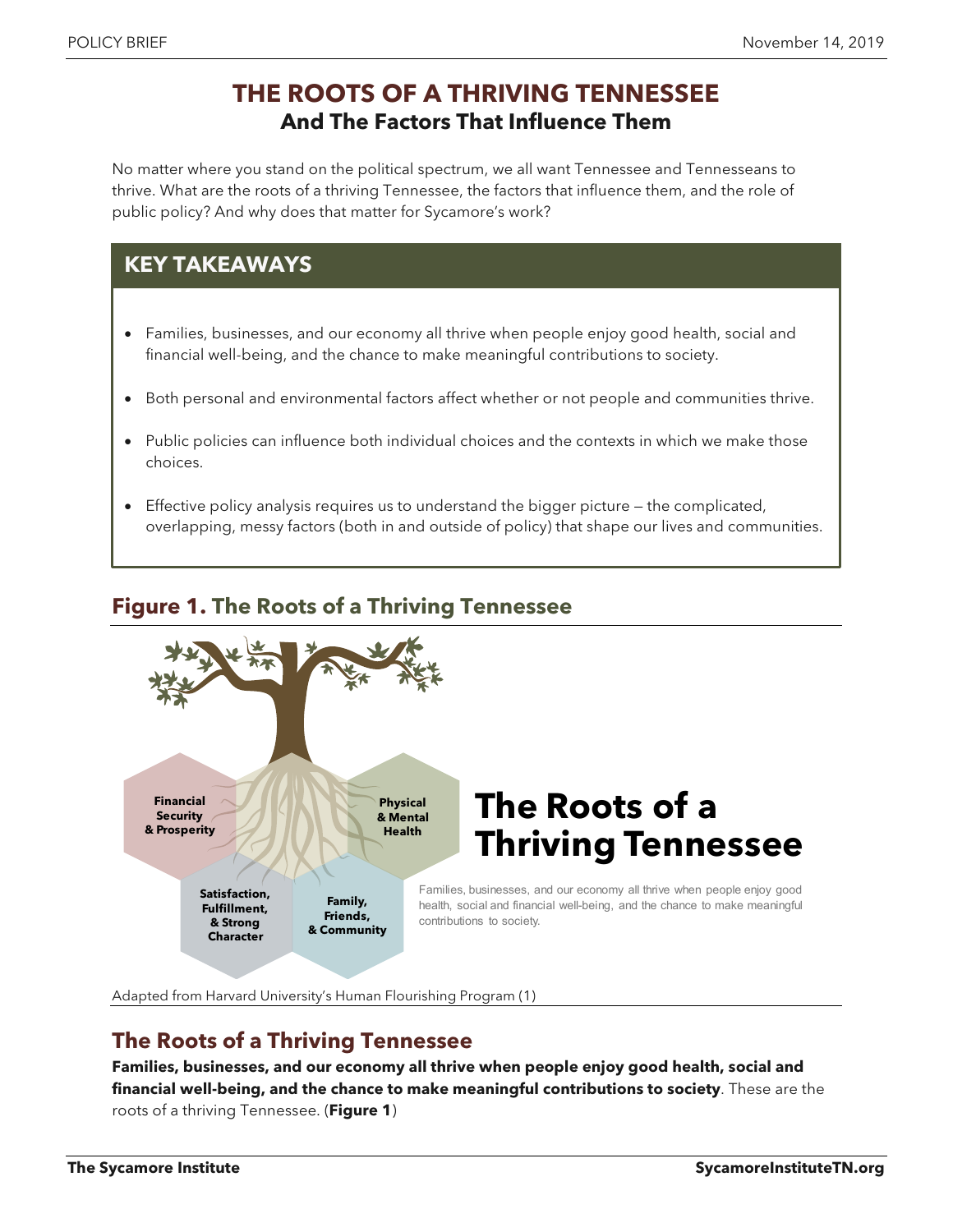Research across multiple fields shows that a mix of elements contribute to human thriving and flourishing. (2) These elements include good physical and mental health, economic security and prosperity, and strong connections to family, friends, and community. (2) Our state also thrives when Tennesseans feel good about themselves and their lives. For example, are they happy and fulfilled? Do people feel like they serve a purpose, have a strong character, and make good choices? (2)

## **Factors that Influence These Roots**

**The roots of a thriving Tennessee are interconnected and mutually influential**. The [drivers of](https://www.sycamoreinstitutetn.org/drivers-of-health/)  [health,](https://www.sycamoreinstitutetn.org/drivers-of-health/) for example, tell us that health is influenced by not only clinical care but also education, income and wealth, and opportunities and choices for healthy living. At the same time, we know that physical [health affects](https://www.sycamoreinstitutetn.org/cost-chronic-disease-tennessee/) productivity and prosperity.

#### **Both personal and environmental factors affect whether or not people and communities thrive**.

**Figure 2** shows one way to think about how population outcomes are shaped by multiple, mutually influential systems. (3) At the core are people — our choices, beliefs, attitudes, biology, and personal experiences. Moving outward from the individual, we also see outcomes being shaped by our relationships, the places where we live, work, worship, and play, and the rules and norms of our society.

**In practice, this means every aspect of society plays a role**: family, religious and faith-based groups, the private sector, governments, nonprofits, and other civic clubs and organizations.

#### **Figure 2. Population Outcomes Are Influenced by Both People and Environments**



Adapted from Bronfenbrenner's socio-ecological framework (3)

As an example, consider the host of factors that influence a behavior like smoking and smoking-related illnesses. (4)

- **Individual**: Some people may be more biologically prone than others to become addicted, and some may be more likely to experience adverse health outcomes from smoking.
- **Interpersonal**: Some people's decisions about smoking may depend on if they have friends or family who smoke or the support of a family member in quitting. (5)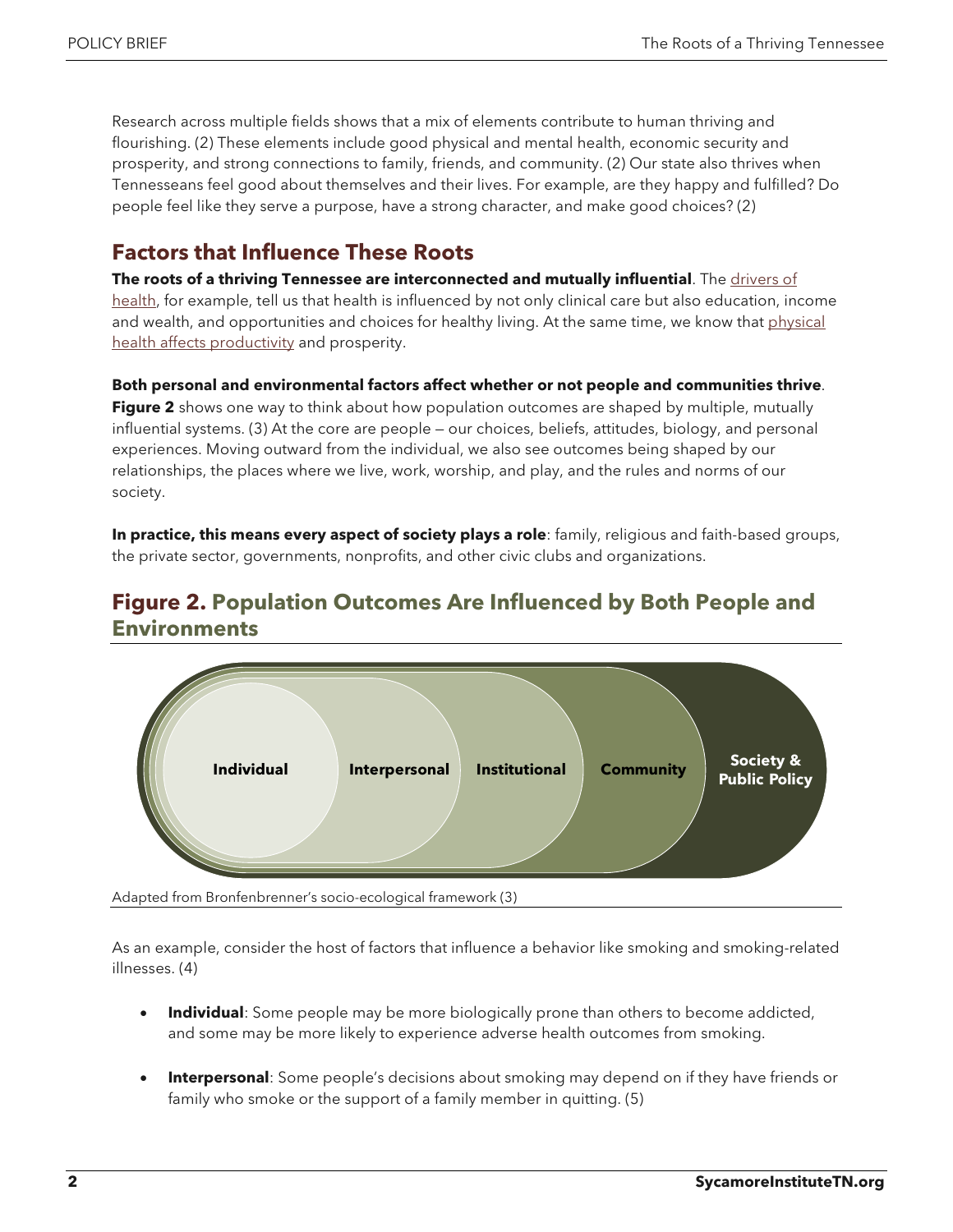- **Institutional**: Workplaces or campuses may bar smoking in some areas. (6) People may also be nudged to quit smoking by a brief physician intervention or the availability of smoking cessation tools from employers or health plans. (7) (8)
- **Community**: Some communities may receive more advertising for tobacco products or have less access to smoking cessation services, which could influence decisions about smoking. (9) (5) (8)
- **Society & Public Policy**: State and local laws set the minimum smoking age, tobacco taxes, and where people can legally smoke. At the same time, smoking has become less socially accepted in the U.S. over time. (10) Both of these may be factors in whether and when people smoke.

# **The Ways Public Policy Influences Outcomes**

**Public policies can influence both individual choices and the contexts in which we make those choices**. Public policy includes the actions (and inaction) of our federal, state, and local governments including laws, regulations, guidance, and funding priorities. These tools affect almost every aspect of our lives — where we live, where we learn, where we work, and where we wander. And they can be applied in different ways to accomplish a desired outcome. Let's again use smoking as an example to illustrate some of the different kinds of policy approaches.

Smoking is the leading cause of preventable death in the U.S. (11) In Tennessee, which has one of the highest smoking rates in the country, it claimed an estimated 11,000 lives in 2014. (12) If state policymakers wanted to reduce the number of smoking-related deaths, they could use different kinds of policy approaches to address that goal in very different ways (12):

- **Community- or population-based** approaches are broad and usually apply to everyone. An example would be a public awareness campaign on the dangers of smoking. This could keep some from beginning to smoke and lead others to quit smoking, which could reduce smoking-related deaths.
- **Individual-level** policy targets people. For example, the population-based public awareness campaign mentioned above may point people towards a tobacco quit-line. A quit-line is an example of an individual-level approach because it provides counseling and referrals to individuals who want to quit smoking.
- **Upstream** approaches try to prevent something negative before it happens, often by changing the context in which people make decisions. For example, minimum smoking ages, cigarette taxes, and public awareness campaigns are all upstream approaches, aimed in part at preventing smoking among youth.
- **Midstream** methods try to mitigate a negative outcome before it becomes too serious. For example, tobacco cessation services are aimed at helping current smokers quit, which can reduce their risk for smoking-related illness and death. (7)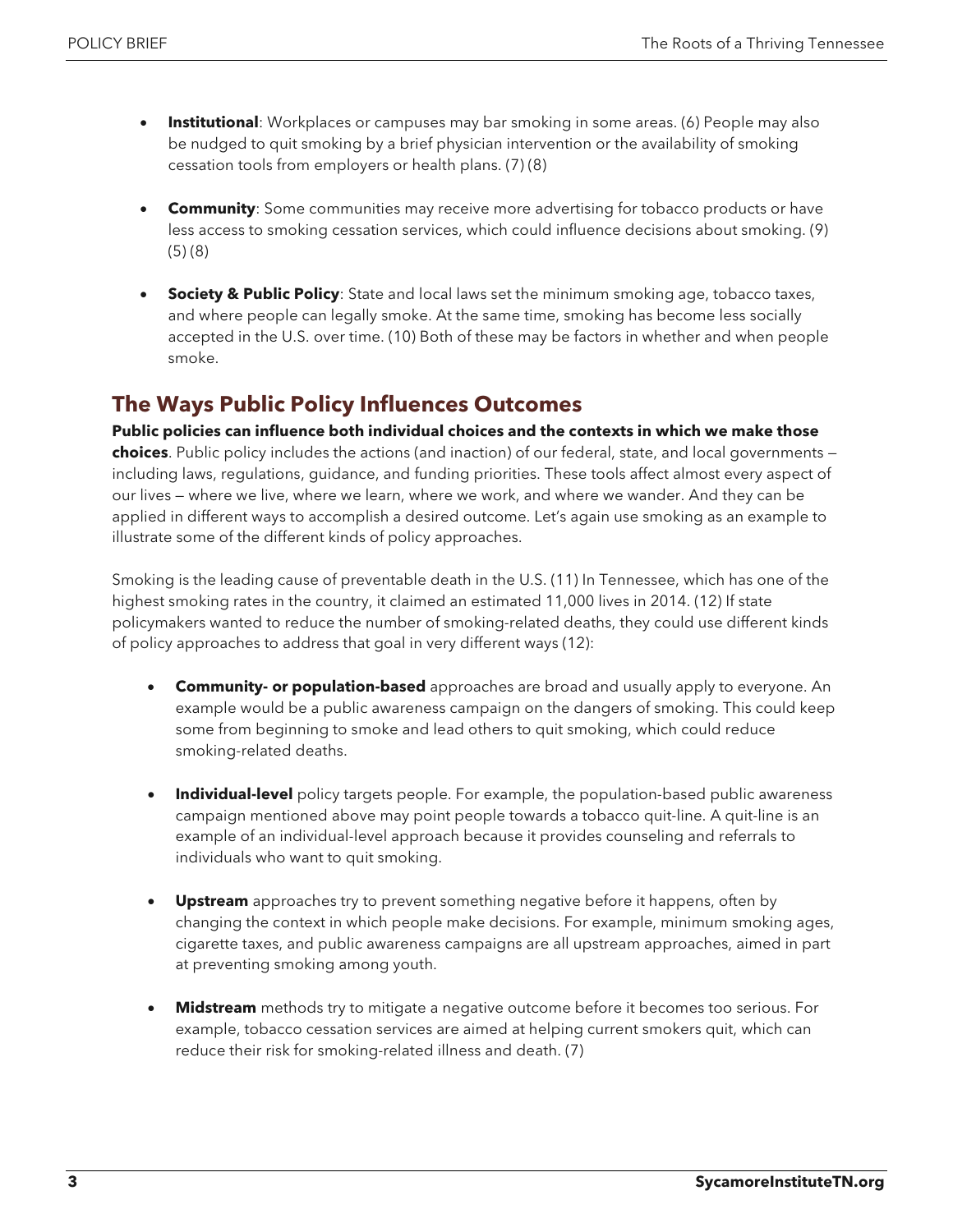**Downstream** interventions treat a negative outcome. Getting people enrolled in health insurance coverage, for example, may help those with smoking-related illnesses get earlier treatment, better manage their health needs, and improve their quality of life.

**Each approach has different implications for timeframe, cost, and evaluating results**. For example, upstream methods of pursuing a goal are often less expensive than downstream methods. However, they can take longer to produce measurable results, and it is often much easier to evaluate the role of a midstream or downstream approach in achieving a certain outcome.

**Political divisions often affect if and how public policy is used to influence outcomes**. All policy actions come with trade-offs. Those trade-offs can involve grappling with different perspectives on the proper size and role of government or navigating conflicts between competing values and priorities. As a result, establishing and focusing on shared long-term goals sometimes takes a back seat to ideological objectives or short-term political priorities.

### **Why Does It Matter?**

**The connections between health, prosperity, and public policy are complicated, nuanced, and wide-ranging**. Moving the needle toward a healthier and more prosperous Tennessee requires thoughtful analysis, taking the long view, and an appetite for breaking down siloes. This is an iterative process that calls for stakeholders with diverse viewpoints to work together.

#### **Effective policy analysis requires us to understand the bigger picture — the complicated, overlapping, messy factors (both in and outside of policy) that shape our lives and communities**.

Sycamore's data-driven approach involves understanding goals, formulating good research questions, diagnosing areas for improvement, looking for solutions, and analyzing results to inform policies that support a thriving Tennessee. Doing this well means understanding both the role that policy plays in helping Tennesseans thrive and its relation to factors that influence our state's success.

# **THE SYCAMORE INSTITUTE**

*The Sycamore Institute is an independent, nonpartisan public policy research center for Tennessee.*

*Sign up for email alerts at:*

**[SycamoreInstituteTN.org](http://www.sycamoreinstitutetn.org/)**

*Contributing Staff* **Mandy Pellegrin** Policy Director

**Laura Berlind** Executive Director

**Brian Straessle** Director of External Affairs [BStraessle@SycamoreInstituteTN.org](mailto:BStraessle@SycamoreInstituteTN.org)